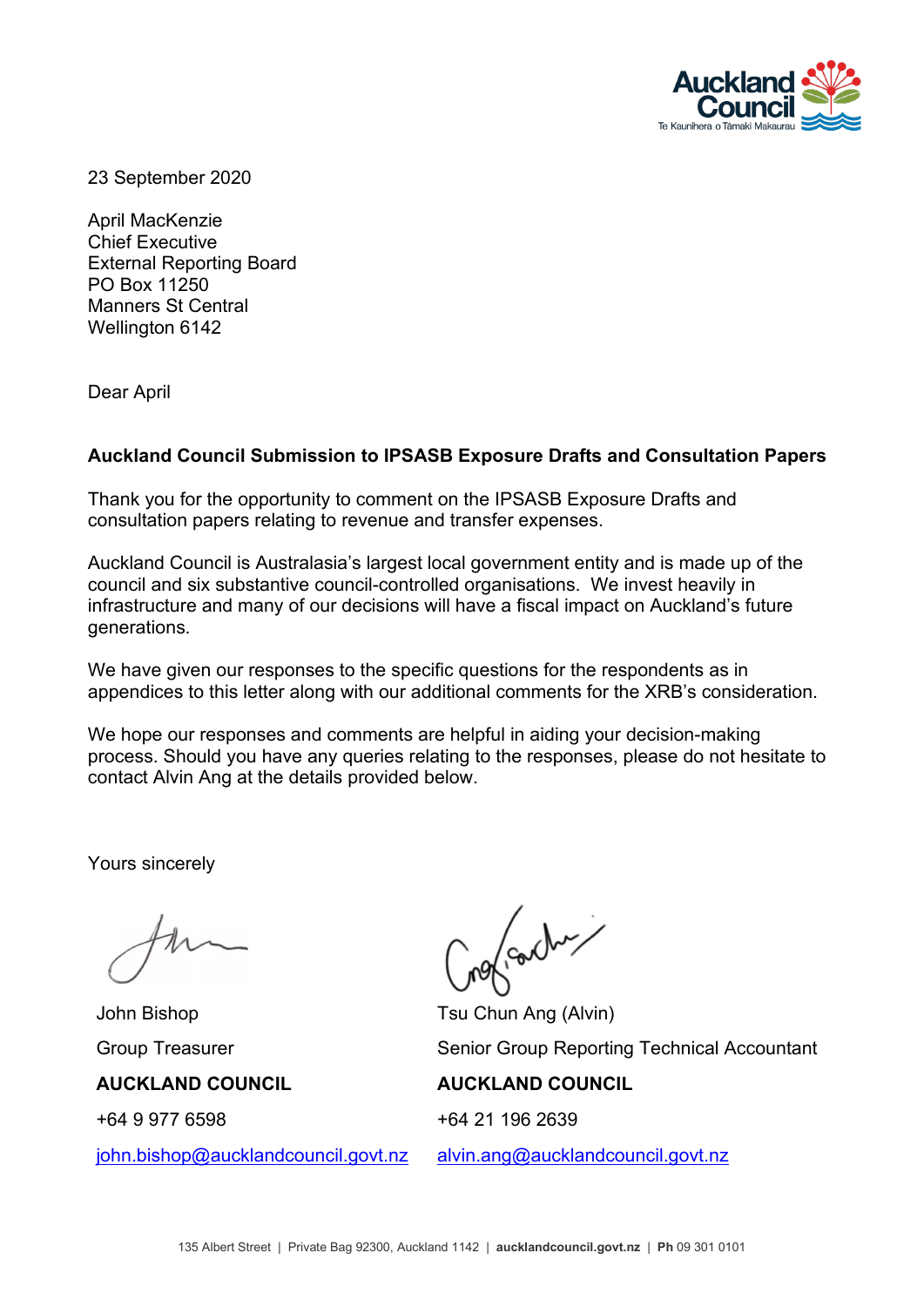# **Appendix 1 – Response to ED70 Revenue with Performance Obligations**

#### **Specific Matter for Comment 1:**

This Exposure Draft is based on IFRS 15, *Revenue from Contracts with Customers*. Because in some jurisdictions public sector entities may not have the power to enter into legal contracts, the IPSASB decided that the scope of this Exposure Draft would be based around binding arrangements. Binding arrangements have been defined as conferring both enforceable rights and obligations on both parties to the arrangement.

Do you agree that the scope of this Exposure Draft is clear? If not, what changes to the scope of the Exposure Draft or the definition of binding arrangements would you make?

We agree that the scope is clear. However, we believe more consideration should be given to the relevance of IFRS 15 wordings in PBE context. The ED is heavily based on IFRS 15 and therefore the recognition criteria have a focus on revenue from contracts. For example, paragraph 8 requires all the criteria from (a) to (e) to be met in the identification of a binding arrangement.

#### Paragraph 8(a) states:

The parties to the binding arrangement have approved the binding arrangement (in writing, orally or in accordance with other customary practices) and are committed to perform their respective obligations.

#### While AG11 states:

Binding arrangements can be evidenced in several ways. A binding arrangement is often, but not always, in writing, in the form of a contract or documented discussions between the parties. The binding arrangement may arise from legal contracts or through other equivalent means such as statutory mechanisms (for example, through legislative or executive authority and/or cabinet or ministerial directives).

It could be possible for a situation to arise where not all parties approve the binding arrangement that arises from a statutory mechanism. The examples mentioned in AG11 are likely to require approval only from the party issuing legislative or executive authority and/or cabinet or ministerial directives. Therefore, this could contradict the requirement set out in paragraph 8(a). We recommend IPSASB to consider the relevance of wordings from IFRS 15 to PBEs.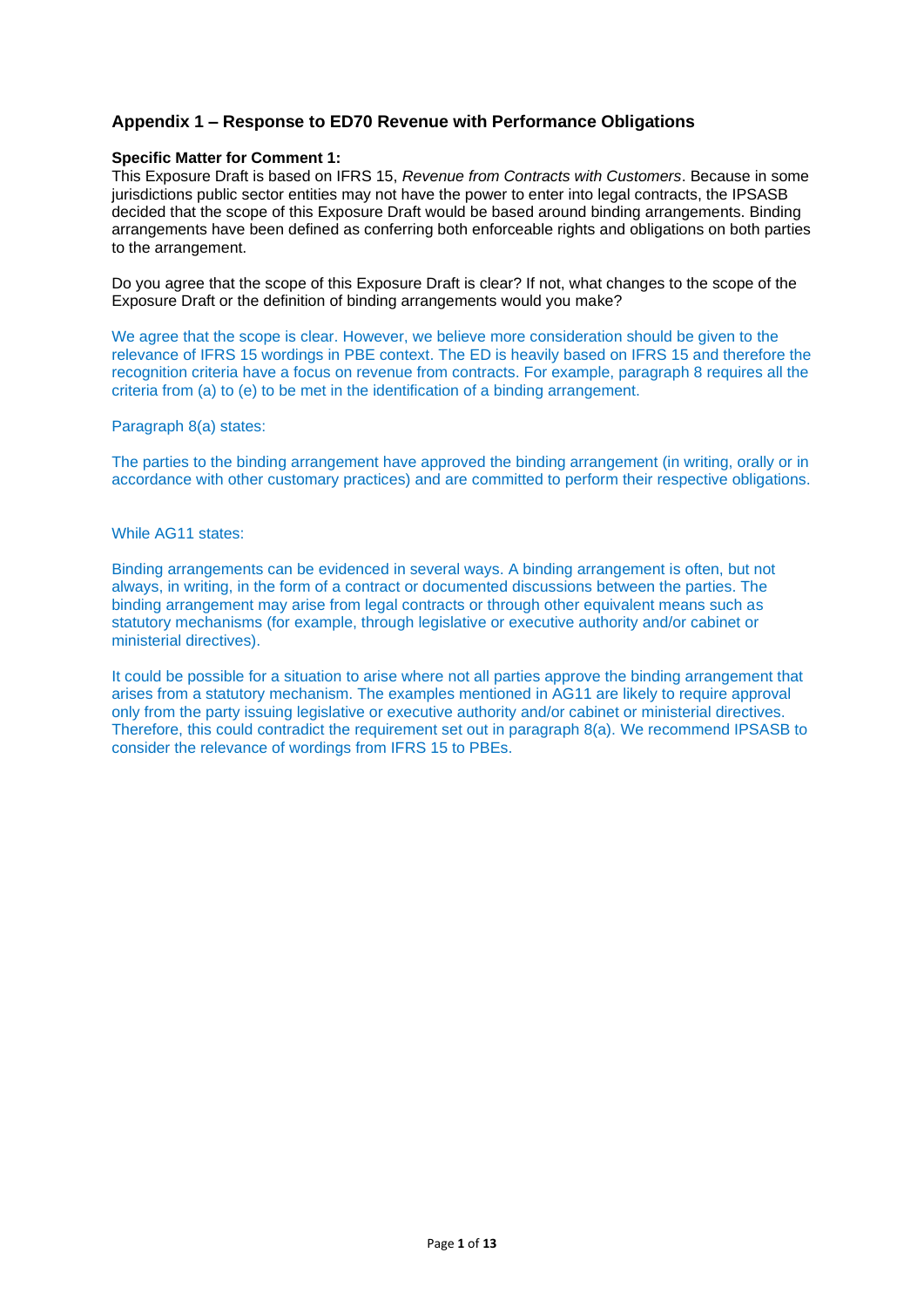# **Appendix 1 – Response to ED70 Revenue with Performance Obligations (Continued)**

#### **Specific Matter for Comment 2:**

This Exposure Draft has been developed along with [draft] IPSAS [X] (ED 71), *Revenue without Performance Obligations*, and [draft] IPSAS [X] (ED 72), *Transfer Expenses*, because there is an interaction between them. Although there is an interaction between the three Exposure Drafts, the IPSASB decided that even though ED 72 defines transfer expense, ED 70 did not need to define "transfer revenue" or "transfer revenue with performance obligations" to clarify the mirroring relationship between the exposure drafts. The rationale for this decision is set out in paragraphs BC20–BC22.

Do you agree with the IPSASB's decision not to define "transfer revenue" or "transfer revenue with performance obligations"? If not, why not?

#### We agree with IPSASB's decision. The reasons are well explained in BC20 – BC22.

#### **Specific Matter for Comment 3:**

Because the IPSASB decided to develop two revenue standards—this Exposure Draft on revenue with performance obligations and ED 71 on revenue without performance obligations—the IPSASB decided to provide guidance about accounting for transactions with components relating to both exposure drafts. The application guidance is set out in paragraphs AG69 and AG70.

Do you agree with the application guidance? If not, why not?

Yes. We agree with the application guidance. The suggested price allocation method is reasonable by first allocating the price to the component that is related to the transfer of the promised goods or services with the remainder being accounted for as revenue without performance obligations.

However, very often in the public sector, there could be instances where an arrangement contains both components (i.e. a service and achieving certain objectives) and there is no reference in the market to determine the transaction price of that specific service. We suggest that further guidance is included on how preparers can determine the transaction price of the service component.

#### **Specific Matter for Comment 4:**

The IPSASB decided that this Exposure Draft should include the disclosure requirements that were in IFRS 15. However, the IPSASB acknowledged that those requirements are greater than existing revenue standards.

Do you agree that the disclosure requirements should be aligned with those in IFRS 15, and that no disclosure requirements should be removed? If not, why not?

We agree. From Auckland Council's perspective, we believe the disclosure requirements should be aligned with those in IFRS 15. This is because Auckland Council is a mixed group entity and a debt issuer in three different markets. The alignment with IFRS 15 would ensure better consistency of information disclosed in the financial statements, which would be useful for investors to make investment decisions when comparing our financials with other potential investees.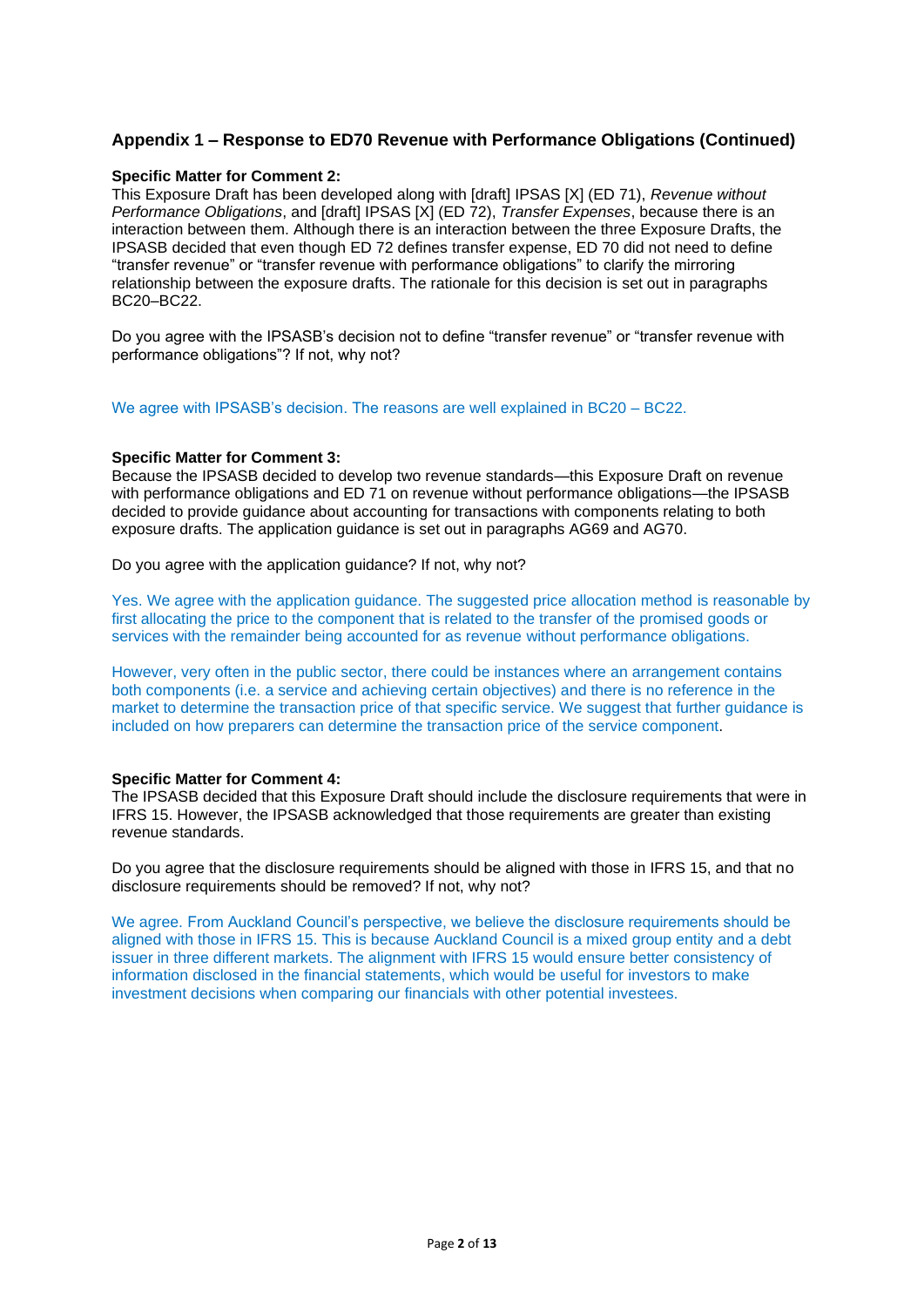# **Appendix 1 – Response to ED70 Revenue with Performance Obligations (Continued)**

#### **Specific Matter for Comment 5:**

In developing this Exposure Draft, the IPSASB noted that some public sector entities may be compelled to enter into binding arrangements to provide goods or services to parties who do not have the ability or intention to pay. As a result, the IPSASB decided to add a disclosure requirement about such transactions in paragraph 120. The rationale for this decision is set out in paragraphs BC38– BC47.

Do you agree with the decision to add the disclosure requirement in paragraph 120 for disclosure of information on transactions which an entity is compelled to enter into by legislation or other governmental policy decisions? If not, why not?

We agree with the decision. We believe this situation is also likely to happen among the public sector entities and we consider the requirements set out in paragraph 120 to be adequate.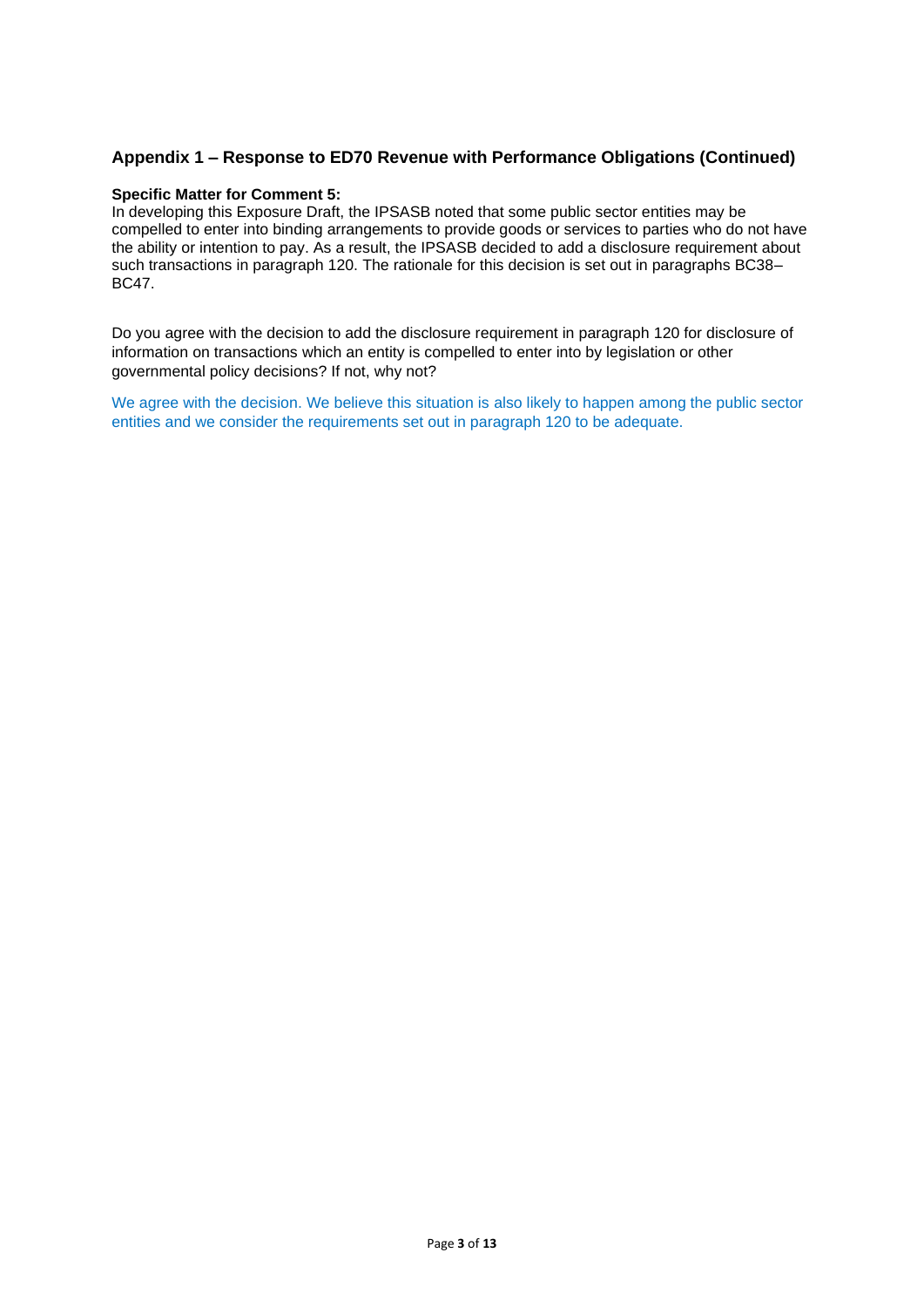# **Appendix 2 – Response to ED71 Revenue without Performance Obligations**

### **Specific Matter for Comment 1: (Paragraphs 14-21)**

The ED proposes that a present obligation is a binding obligation (legally or by equivalent means), which an entity has little or no realistic alternative to avoid and which results in an outflow of resources. The IPSASB decided that to help ascertain whether a transfer recipient has a present obligation, consideration is given to whether the transfer recipient has an obligation to perform a specified activity or incur eligible expenditure.

Do you agree with the IPSASB's proposals that for the purposes of this [draft] Standard, *Revenue without Performance Obligations,* a specified activity and eligible expenditure give rise to present obligations? Are there other examples of present obligations that would be useful to include in the [draft] Standard?

We do not agree with the proposal outlined in SMC1. We find it difficult to distinguish between specified activities and eligible expenditure. We are also unsure of the purpose of distinguishing a specified activity and eligible expenditure.

Paragraph 18 of the ED gives examples of constructing a hospital and conducting research as types of specified activities. Paragraph 19 mentions that the transfer recipient is unable to avoid outflow of resources as it is required to use the transfer in the delivery of the specified activity or return the resources the to transfer provider, or incur another form of redress. We cannot clearly tell the difference between "outflow of resources" relating to a specified activity mentioned in paragraph 19 and "eligible expenditure" defined in paragraph 20 and 21.

This reason for the confusion is because the outflow of resources relating to a specified activity would also fit into the definition of an eligible expenditure.

A practical example that we can give in Auckland Council's context is a receipt of funding to hold art exhibitions for local artists. Assume that we received a grant funding of \$2 million from a local trust to hold art exhibitions at Auckland Art Gallery to display artworks created by local artists. In order to hold the exhibitions, we would incur expenses such as venue hires, artwork leasing and event promotion. The exhibitions held would qualify as specified activities and the relating expenses incurred would also qualify as eligible expenditure.

We believe a present obligation arises ONLY when the transfer recipient is obligated to return the resources to the transfer provider if the conditions attached to the binding arrangements are not met.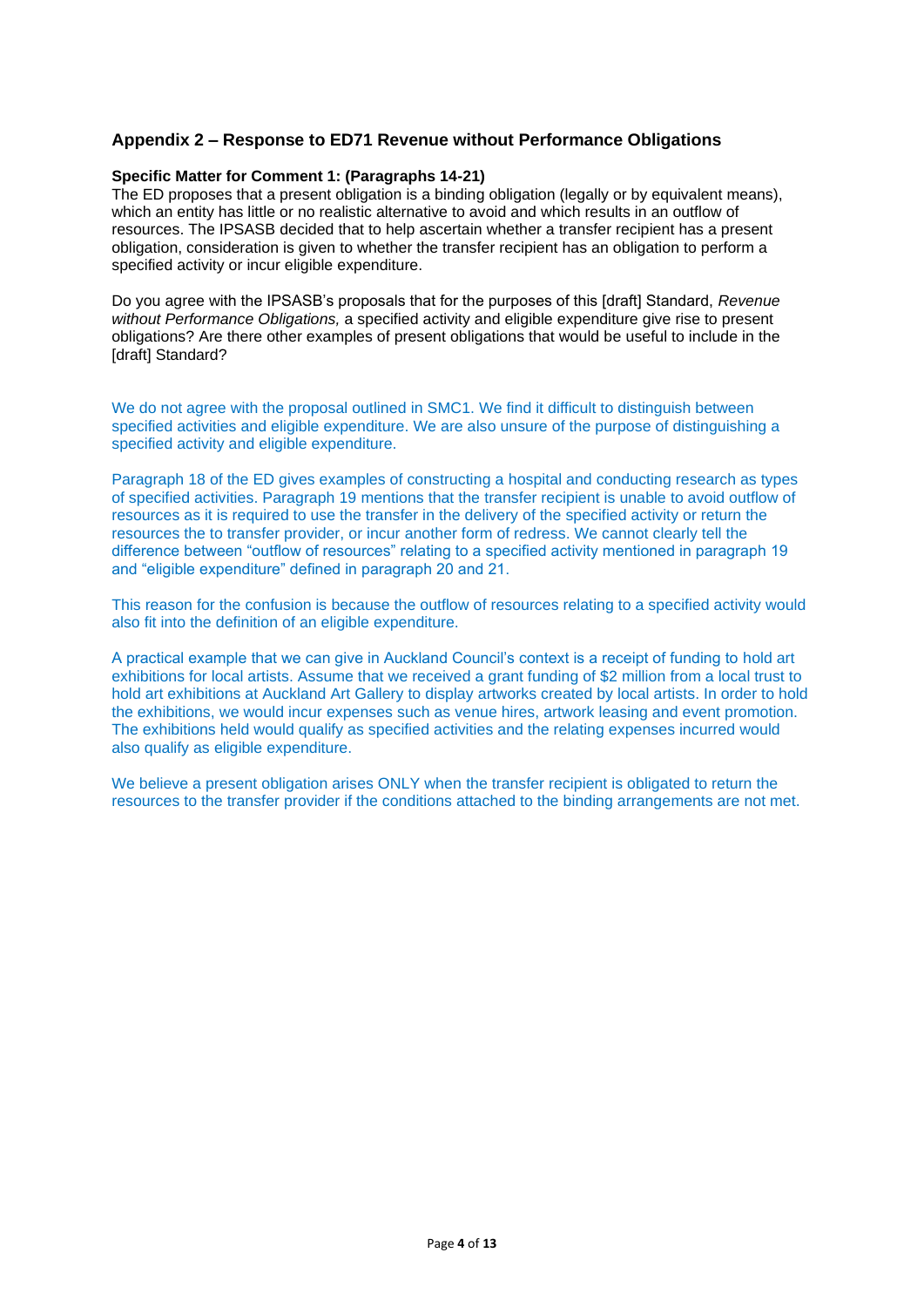# **Appendix 2 – Response to ED71 Revenue without Performance Obligations (Continued)**

### **Specific Matter for Comment 2: (Paragraph 31)**

The flowchart that follows paragraph 31 of this [draft] Standard illustrates the process a transfer recipient undertakes to determine whether revenue arises and, if so, the relevant paragraphs to apply for such revenue recognition. Do you agree that the flowchart clearly illustrates the process? If not, what clarification is necessary?

We agree that the flowchart clearly illustrates the process, however, we think the box that includes "Use [draft] IPSAS [X] (ED 71) *Revenue without Performance Obligations* Are there other present obligations related to the inflow? (Paragraph 47-50)" could be split into two boxes i.e. *Are there other present obligations related to the inflow? (Paragraph 47-50)- Yes/No*, then Yes = "Use [draft] IPSAS [X] (ED 71) *Revenue without Performance Obligations*".

## **Specific Matter for Comment 3: (Paragraph 57-58)**

The IPSASB decided that a transfer recipient recognizes revenue without performance obligations but with present obligations when (or as) the transfer recipient satisfies the present obligation.

Do you agree that sufficient guidance exists in this [draft] Standard to determine when a present obligation is satisfied and when revenue should be recognized? For example, point in time or over time. If not, what further guidance is necessary to enhance clarity of the principle?

We agree that "point in time" and "over time" basically covers most scenarios. However, we believe it would be beneficial to include guidance on how these should be applied. Paragraph 58 of ED 70 states that a transfer recipient shall determine at inception whether it satisfies the present obligation over time or at a point in time. If the transfer recipient does not satisfy a present obligation over time, the present obligation is satisfied at a point in time. There is no guidance on how the determination should be made.

We believe the inclusion of the following suggested guidance could enhance the clarity of the principles.

#### *Over time*

Revenue without performance obligations is recognised over time when present obligations from a binding arrangement are satisfied over an agreed period.

## *At a point in time*

Revenue without performance obligations is recognised at a point in time when present obligations from a binding arrangement are satisfied based on occurrence of an incident/s or a condition/s which were mutually agreed.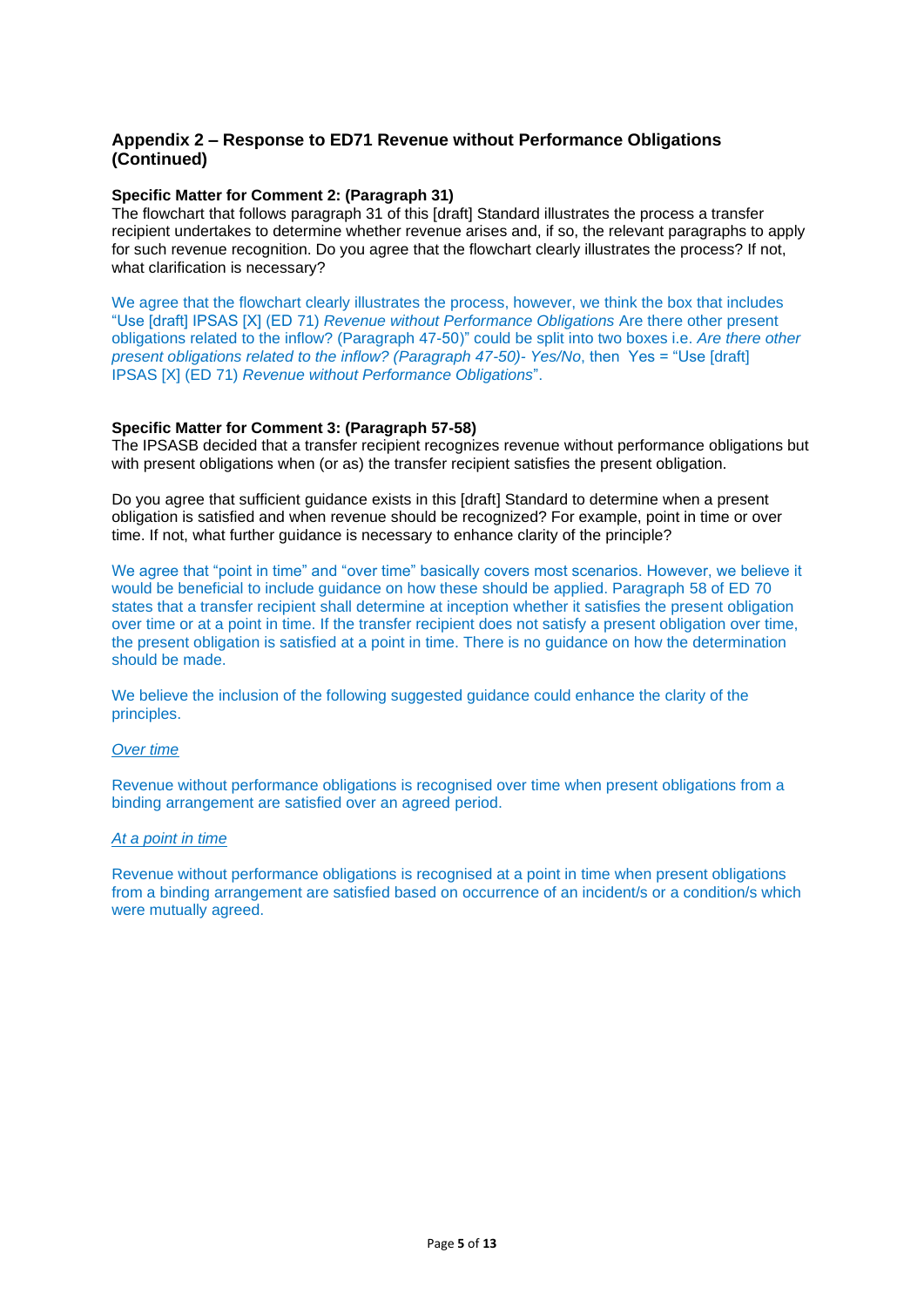# **Appendix 2 – Response to ED71 Revenue without Performance Obligations (Continued)**

## **Specific Matter for Comment 4: (Paragraphs 80-81)**

The IPSASB decided that the objective when allocating the transaction price is for a transfer recipient to allocate the transaction price to each present obligation in the arrangement so that it depicts the amount to which the transfer recipient expects to be entitled in satisfying the present obligation. The amount of revenue recognized is a proportionate amount of the resource inflow recognized as an asset, based on the estimated percentage of the total enforceable obligations satisfied.

Do you agree sufficient guidance exists in this [draft] Standard to identify and determine how to allocate the transaction price between different present obligations? If not, what further guidance is necessary to enhance clarity of the principle?

We do not agree that the guidance is sufficient. We agree with the ED's concept of allocating the transaction price to each present obligation. However, it is not clear how this should be done. In the public sector, it is common that an arrangement may have multiple present obligations and it could therefore be challenging to assign a price to each of them. This may result in preparers using substantially different methods to allocate transaction prices and could create inconsistencies in accounting treatment and may diminish comparability of financial statements between similar entities.

### **Specific Matter for Comment 5: (Paragraphs 84-85)**

Do you agree with the IPSASB's proposals that receivables within the scope of this [draft] Standard should be subsequently measured in accordance with the requirements of IPSAS 41, *Financial Instruments*? If not, how do you propose receivables be accounted for?

We agree that receivables within the scope of this ED should be subsequently measured in accordance with IPSAS 41.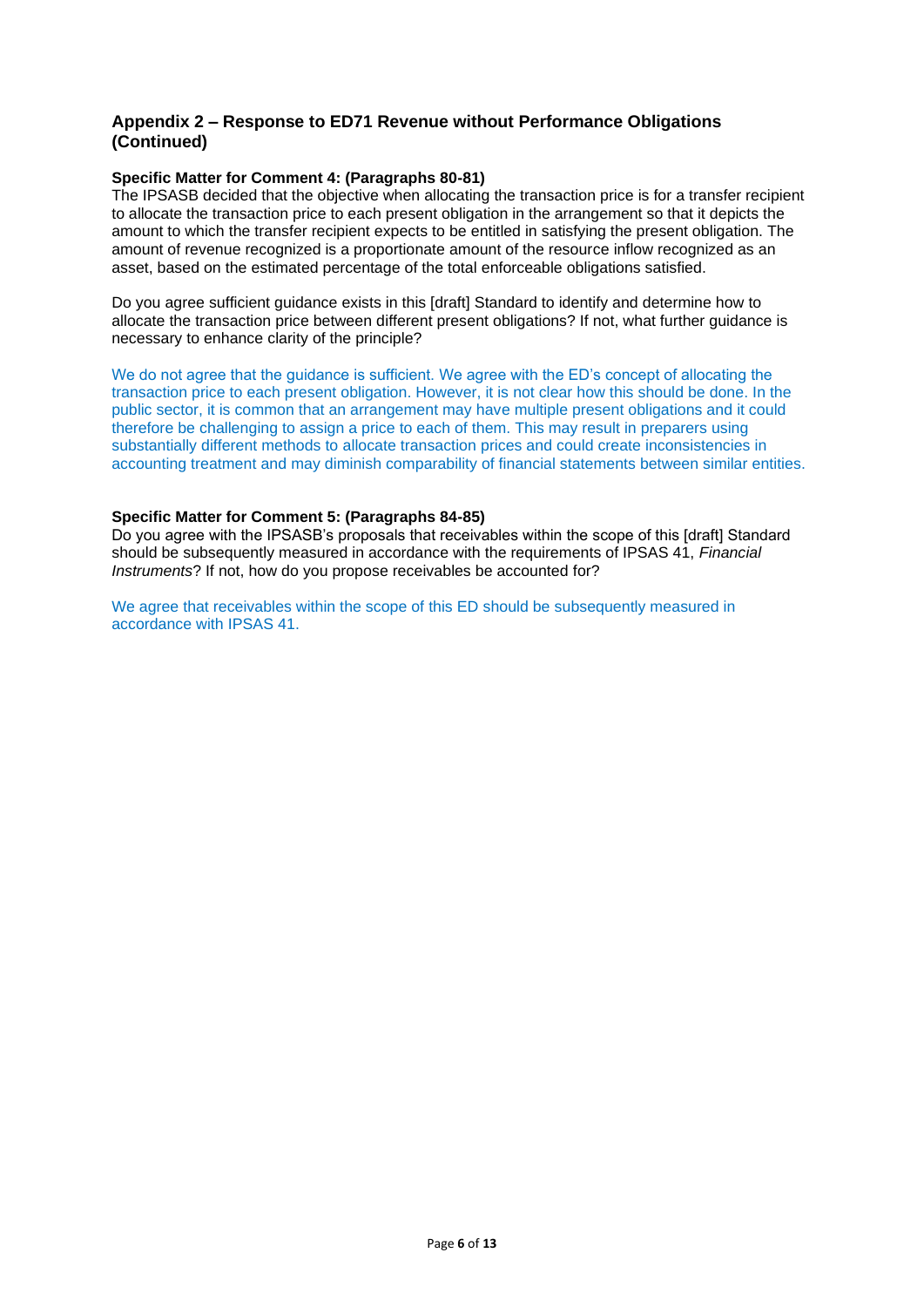# **Appendix 2 – Response to ED71 Revenue without Performance Obligations (Continued)**

## **Specific Matter for Comment 6: (Paragraphs 126-154)**

The disclosure requirements proposed by the IPSASB for revenue transactions without performance obligations are intended to provide users with information useful for decision making, and to demonstrate the accountability of the transfer recipient for the resources entrusted to it.

Do you agree the disclosure requirements in this [draft] Standard provide users with sufficient, reliable and relevant information about revenue transactions without performance obligations? In particular, (i) what disclosures are relevant; (ii) what disclosures are not relevant; and (iii) what other disclosures, if any, should be required?

We are of the view that there are too many disclosures required by the standard and in our view. these should be reduced. We believe there is room for improvement in the disclosure requirements of this ED.

#### Disclosures that are relevant

We believe paragraph 128, 129 and 130 are relevant. The following requirements should only be required if material to the specific entity's financial statements - paragraphs 131 to 154.

#### Disclosures that can be improved

#### *Paragraph 127(b)*

This paragraph requires transfer recipient to disclose significant judgements and its changes in applying this standard. As mentioned in our response to SMC 3 and 4, the level of guidance in this ED is insufficient and allows the preparers a high level of discretion in choosing the methods to be used in recognising and measuring revenue without performance obligation.

We believe exercising judgement should be kept to the minimum in revenue recognition and measurement as this would create inconsistencies in accounting treatment and is expected to diminish comparability of financial statements among similar entities. Further, when judgements are changed, this may result in fluctuations to the statement of financial performance between different years, which decreases the reliability and comparability of information disclosed in the financial statements.

#### *Paragraph 134*

This paragraph requires the preparer to disclose the impact of present obligations that impose limits on the use of assets. These are impacts which affect the operations of the transfer recipient to assist users in making judgements about the ability of the transfer recipient to use its assets at its own discretion. This appears to contradict with the definition of an asset. Paragraph 7 of PBE IPSAS 1 states that assets are resources controlled by an entity as a result of past events and from which future economic benefits or service potential are expected to flow to the entity. If the limits on the use of assets are so significant that it impacts an entity's operation, then it may be possible that the entity does not control the asset.

#### *Paragraph 140(b), 143*

It seems like the requirements in these paragraphs are taken directly from IFRS 15.

140(b) - It requires the preparer to separately disclose impairment losses from revenue of other arrangements on receivables arising from transfers with present obligation. From a user's perspective, we are unsure of how the inclusion of this requirement will help them in making judgements. The recoverability of receivables is subject to the same impairment requirement in IPSAS 41 regardless of whether the receivables are from revenue with or without performance obligations.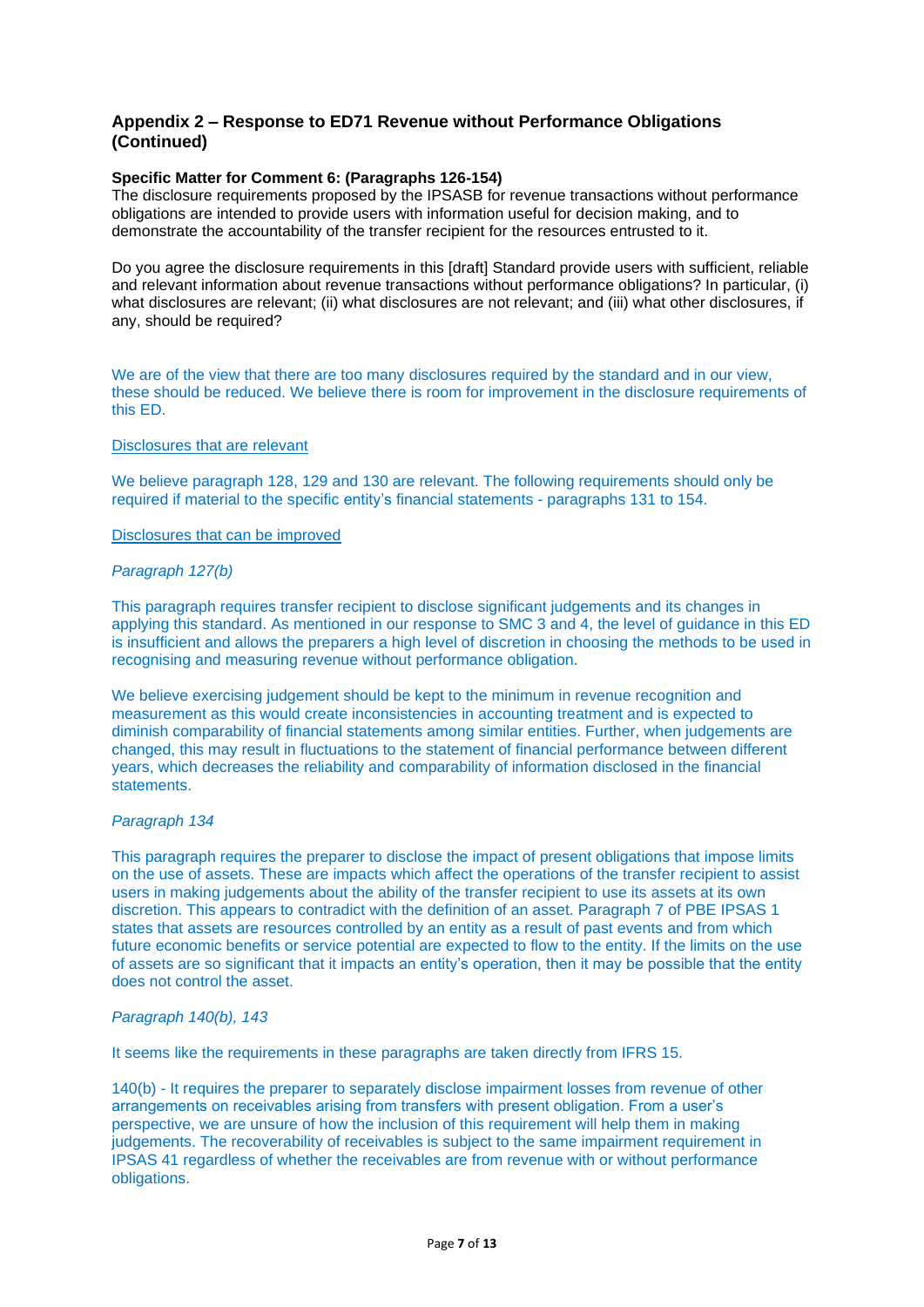143 – Similar to our points above, we are unsure of how the inclusion of opening and closing balances of receivables, the disclosure of different revenue types in (b) and (c) will help the users in making judgements. We can understand the inclusion of these requirement for the for-profit entities as their common objective is to increase revenue and ultimately create value for their shareholders. As such, disclosure of this information at the revenue stream level would allow users to evaluate the performance and the future value of the entity. However, entities in the public sector are not revenue focussed and therefore we do not see the relevance of this requirement.

#### *Paragraph 132(a), 144 & 146 – Duplication of similar requirement*

Paragraph 132(a) requires the preparer to disclose the accounting policies adopted for the recognition of revenue from transactions without performance. Paragraph 144 and 146 contain the same requirement to explain timing of satisfaction of its present obligation. We are of the view that the accounting policy should include an explanation of the revenue recognition method.

#### *Paragraph 147*

This paragraph relates to revenue from taxes and fines and the counterparty may not have the ability or intention to pay.

We believe it would be extremely challenging to determine whether all our counterparties have the ability or intention to pay their rates or fines. We are also unsure of how the inclusion of this disclosure will be useful to the users. For taxation revenue, the counterparty should have the ability to pay if they can earn an amount to be taxed. For fines, the purpose of having fines is to curb the incidence of offences.

If we factor an implicit price concession into the consideration of revenue, this could send the wrong message to tax debtors and offenders that the authority allows leniency in receiving payments.

From a practical point of view, the situation for taxes and fines are dissimilar to transactions where discounts or credits are given. There is insufficient guidance in the standard on how the transfer recipient reliably estimates the expected value or the most likely amount that they will receive.

Further, the application of paragraph 66 and 67 seems to duplicate the requirement of IPSAS 41 in estimating the expected credit loss. Paragraph 67 requires a transfer recipient to estimate an amount of variable inflows. This would create another area subject to judgement, which contributes to a lower degree of reliability of financial statements produced.

Paragraph 152 and 153 – Determining the timing of Satisfaction of Present Obligations

Similar to paragraph 144 & 146 above, the requirement to disclose methods used to recognise revenue is a duplicate of the requirement to disclose accounting policy. We suggest that paragraph 132(a) is expanded to include the methods.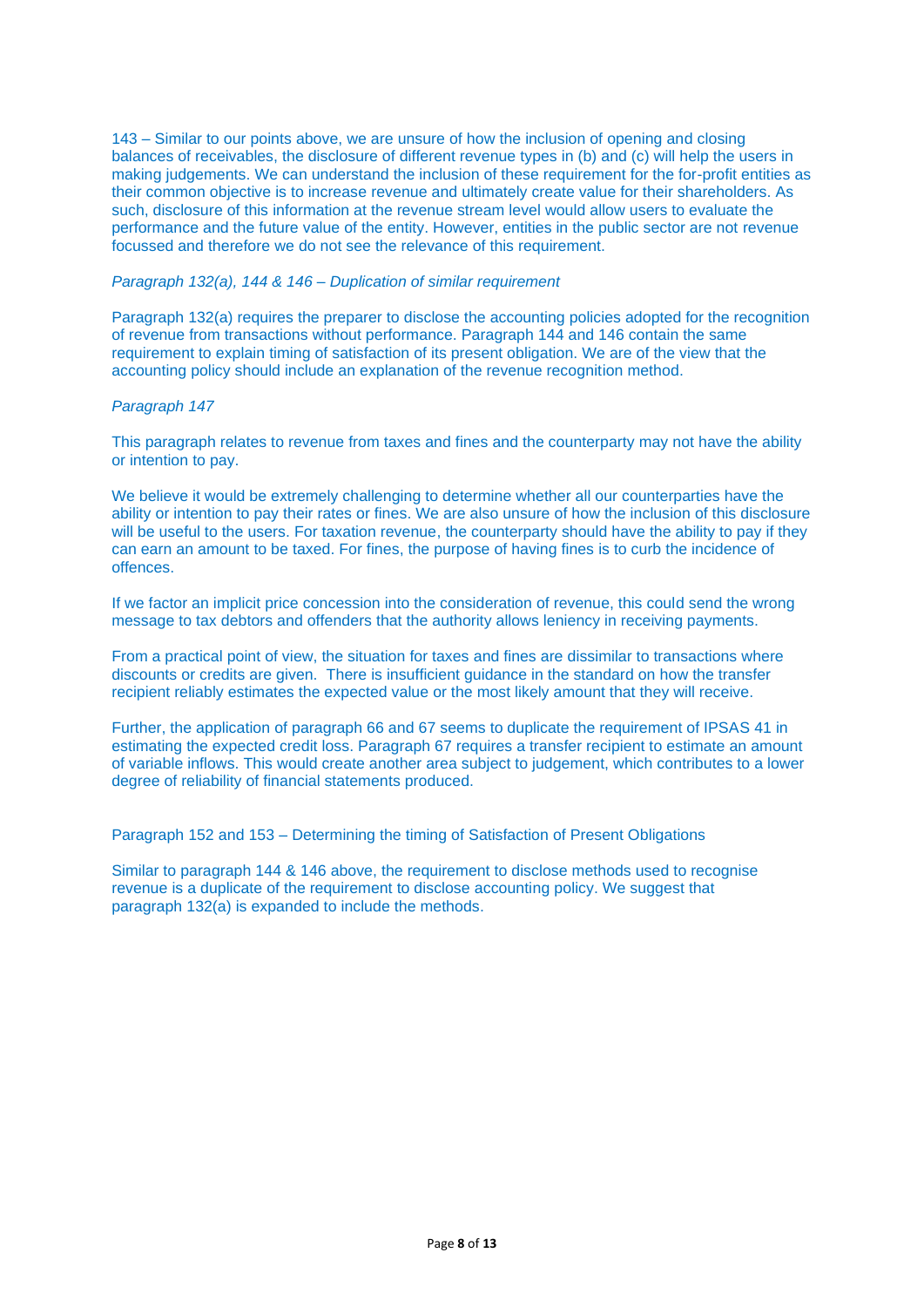## **Appendix 2 – Response to ED71 Revenue without Performance Obligations (Continued)**

## **Specific Matter for Comment 7: (Paragraphs N/A)**

Although much of the material in this [draft] Standard has been taken from IPSAS 23, *Revenue from Non-Exchange Transactions (Taxes and Transfers)*, the IPSASB decided that the ED should establish broad principles for the recognition of revenue from transactions without performance obligations, and provide guidance on the application of those principles to the major sources of revenue for governments and other public sector entities. The way in which these broad principles and guidance have been set out in the ED are consistent with that of [draft] IPSAS [X] (ED 72), *Transfer Expenses*.

Do you agree with the approach taken in the ED and that the structure and broad principles and guidance are logically set out? If not, what improvements can be made?

We are of the opinion that the ED still requires further development. It appears that the recognition and measurement requirements were taken from IPSAS 23 and disclosure and presentation from IFRS 15. We have summarised our findings as below.

#### *Lack of guidance and increased use of judgements in making estimation*

We agree broadly on the structure and principles. However, we find that there is very little guidance on how the principles should be executed in practice, which could be the reason for the large number of areas that requires preparers to exercise judgements in making estimations. In our view, we believe a good accounting standard should provide clear direction and sufficient guidance on how transactions should be accounted for with an aim to reduce the subjectivity from exercising judgements.

### *Duplication of requirements*

We also identified a couple of areas that are potentially duplicating each other. We suggest the Board review the ED for succinctness of the text in order to keep messaging consistent and enhance the understandability of the document.

#### *Overlapping with other standards*

We also noticed that a couple of overlaps in the requirements with other accounting standards, especially with the impairment requirements in IPSAS 41 *Financial Instruments*. We suggest the Board makes reference where possible to other accounting standards to avoid possible duplication.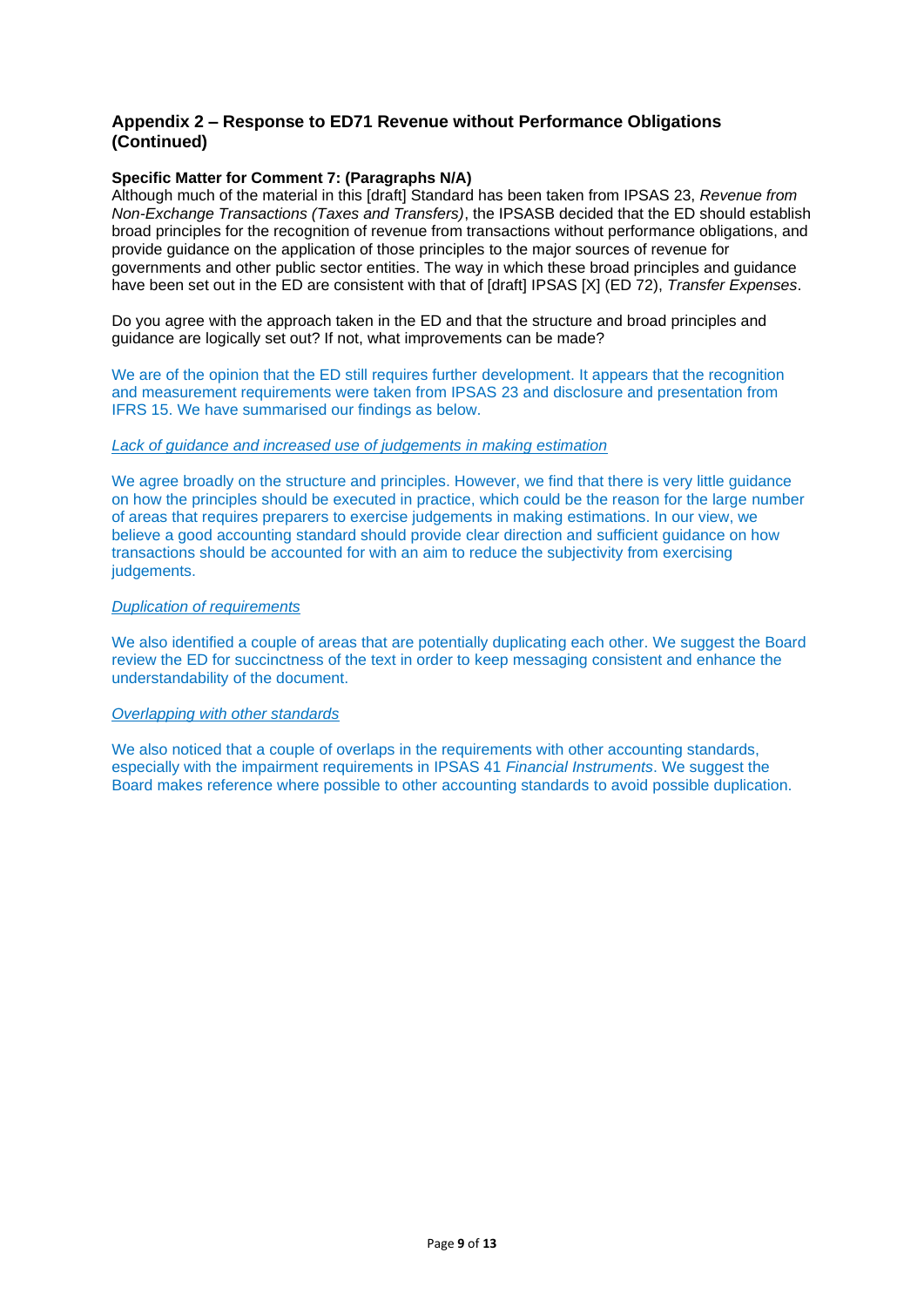# **Appendix 3 – Response to ED72 Transfer Expenses**

### **Specific Matter for Comment 1:**

The scope of this [draft] Standard is limited to transfer expenses, as defined in paragraph 8. The rationale for this decision is set out in paragraphs BC4–BC15.

Do you agree that the scope of this [draft] Standard is clear? If not, what changes to the scope or definition of transfer expense would you make?

We agree that the scope of this draft is clear.

#### **Specific Matter for Comment 2:**

Do you agree with the proposals in this [draft] Standard to distinguish between transfer expenses with performance obligations and transfer expenses without performance obligations, mirroring the distinction for revenue transactions proposed in ED 70, *Revenue with Performance Obligations*, and ED 71, *Revenue without Performance Obligations*? If not, what distinction, if any, would you make?

We agree. This would ensure consistency in accounting treatment for both parties recording revenue and expense.

#### **Specific Matter for Comment 3:**

Do you agree with the proposal in this [draft] Standard that, unless a transfer provider monitors the satisfaction of the transfer recipient's performance obligations throughout the duration of the binding arrangement, the transaction should be accounted for as a transfer expense without performance obligations?

We are of the view that monitoring alone is not sufficient. Our suggestion is unless a transfer recipient is obligated to confirm the satisfaction of performance obligations to the transfer provider throughout the duration of the binding arrangement, the transaction should be accounted for as a transfer expense without performance obligations.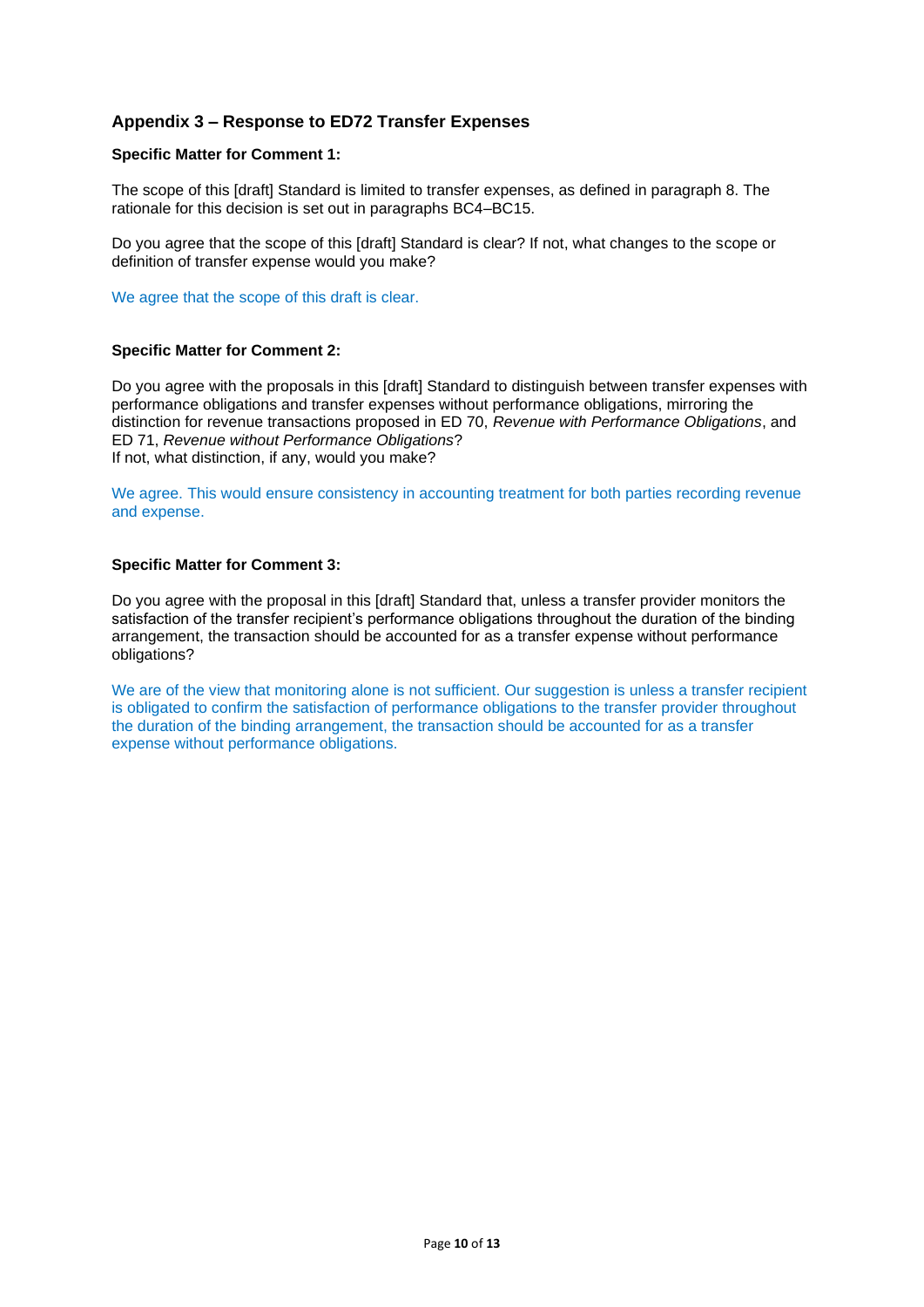# **Appendix 3 – Response to ED72 Transfer Expenses (Continued)**

### **Specific Matter for Comment 4:**

This [draft] Standard proposes the following recognition and measurement requirements for transfer expenses with performance obligations:

- (a) A transfer provider should initially recognize an asset for the right to have a transfer recipient transfer goods and services to third-party beneficiaries; and
- (b) A transfer provider should subsequently recognize and measure the expense as the transfer recipient transfers goods and services to third-party beneficiaries, using the public sector performance obligation approach.

The rationale for this decision is set out in paragraphs BC16–BC34.

Do you agree with the recognition and measurement requirements for transfer expenses with performance obligations? If not, how would you recognize and measure transfer expenses with performance obligations?

We agree with the recognition and measure requirements for transfer expenses with performance obligations.

#### Comments on Basis for Conclusions

BC23. The IPSASB noted that the asset could not be the resources transferred, or the right to have those resources returned, as at the point the liability is recognised, the resources have been transferred.

We find BC23 difficult to understand and the statement is in conflict with BC21. It was explained that a liability is recognised if the transfer provider had not transferred the resources.

### **Specific Matter for Comment 5:**

If you consider that there will be practical difficulties with applying the recognition and measurement requirements for transfer expenses with performance obligations, please provide details of any anticipated difficulties, and any suggestions you have for addressing these difficulties.

We believe it would be difficult for the transfer provider to monitor the satisfaction of performance obligations. This can only be done when the transfer recipient also commits to a process for both parties agree when a performance obligation is satisfactorily met.

If the transfer provider cannot reliably ascertain the satisfaction of performance obligations of a binding arrangement, then it would make the application Public Sector Performance Obligation Approach (PSPOA) difficult.

As mentioned in our response to SMC 3, we are of the view that monitoring alone is not sufficient. The transfer recipient should be contractually obligated to confirm the satisfactory performance of the obligations to the transfer provider throughout the duration of the binding arrangement.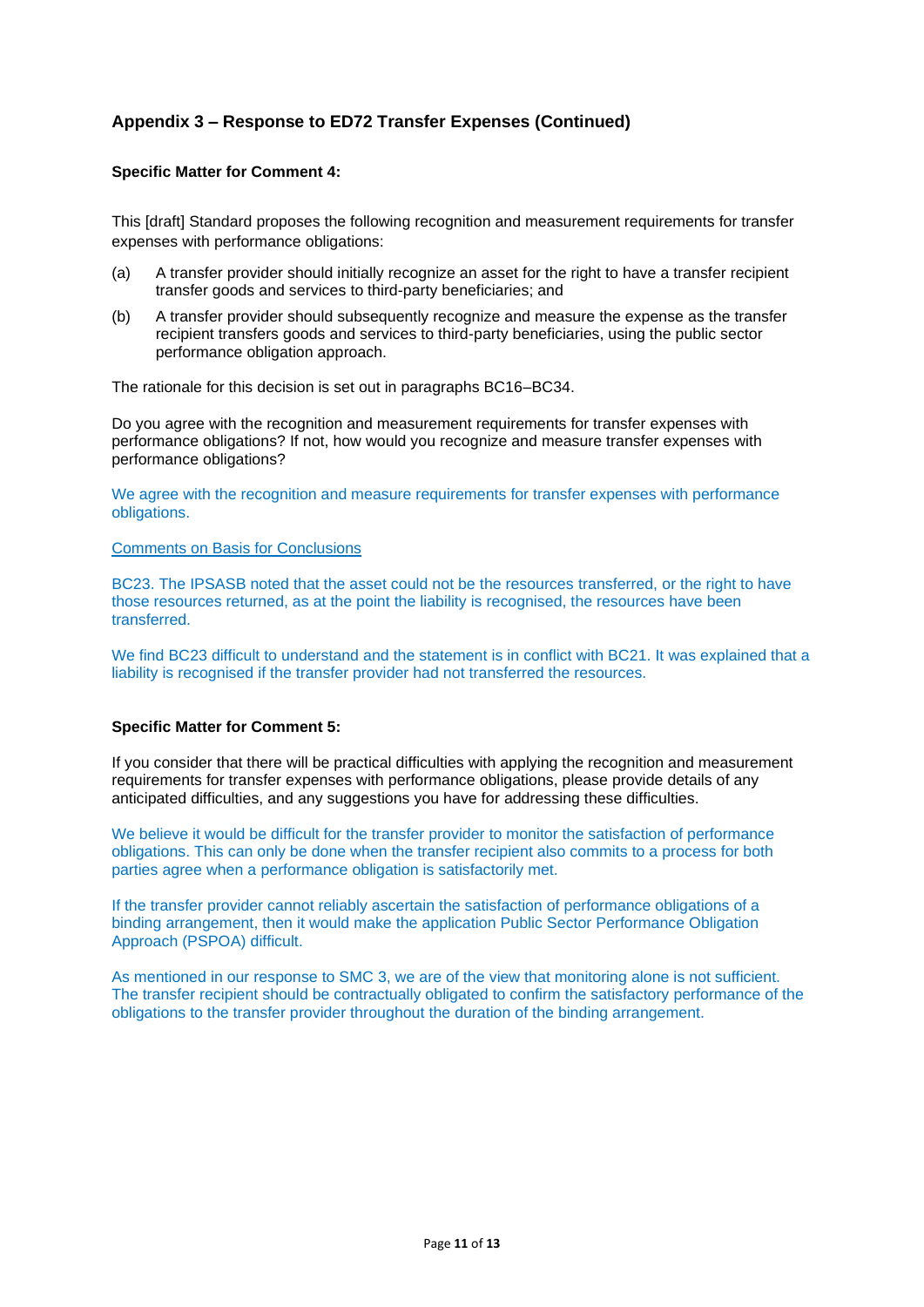# **Appendix 3 – Response to ED72 Transfer Expenses (Continued)**

## **Specific Matter for Comment 6:**

This [draft] Standard proposes the following recognition and measurement requirements for transfer expenses without performance obligations:

- (a) A transfer provider should recognize transfer expenses without performance obligations at the earlier of the point at which the transfer provider has a present obligation to provide resources, or has lost control of those resources (this proposal is based on the IPSASB's view that any future benefits expected by the transfer provider as a result of the transaction do not meet the definition of an asset); and
- (b) A transfer provider should measure transfer expenses without performance obligations at the carrying amount of the resources given up

Do you agree with the recognition and measurement requirements for transfer expenses without performance obligations?

If not, how would you recognize and measure transfer expenses without performance obligations?

We agree with the recognition and measurement requirements for transfer expenses without performance obligations.

## **Specific Matter for Comment 7:**

As explained in SMC 6, this [draft] Standard proposes that a transfer provider should recognize transfer expenses without performance obligations at the earlier of the point at which the transfer provider has a present obligation to provide resources, or has lost control of those resources. ED 71, *Revenue without Performance Obligations*, proposes that where a transfer recipient has present obligations that are not performance obligations, it should recognize revenue as it satisfies those present obligations.

Consequently, a transfer provider may recognize an expense earlier than a transfer recipient recognises revenue.

Do you agree that this lack of symmetry is appropriate? If not, why not?

We agree that the lack of symmetry is appropriate. ED 71 requires a transfer recipient to recognise revenue as it satisfies the related present obligations. However, it is impractical from the transfer provider's perspective to do the same unless the transfer recipient confirms the satisfaction present obligations to the transfer provider.